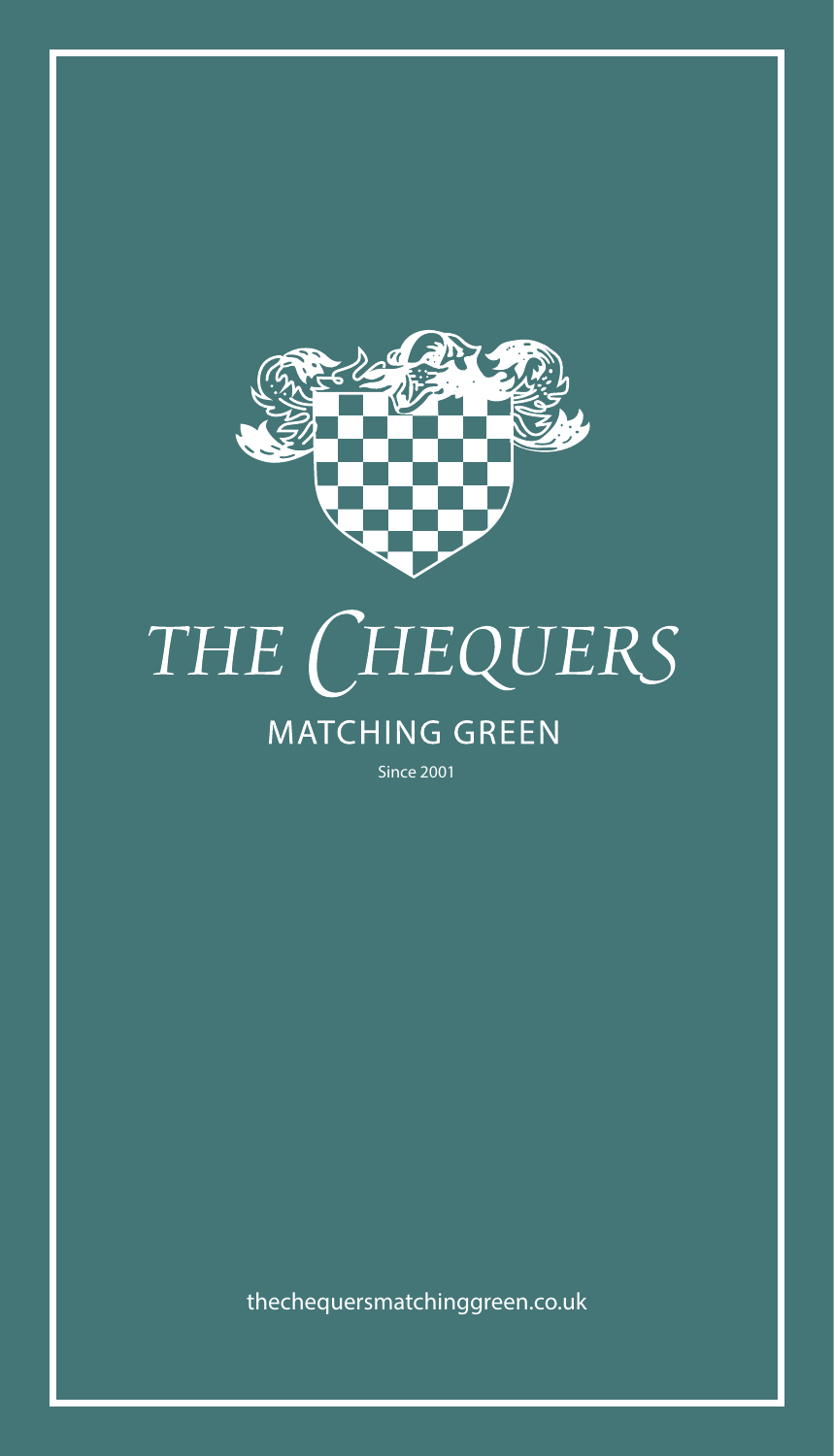# **–– StarterS ––**

# **RUSTIC CIABATTA & OLIVES £5.50**

butter, olive oil and balsamic  $(F_A)(V)$ 

**soup of the day £6.50** with rustic ciabatta  $\mathbb{G}(V)(V)$ 

**salt & pepper squid £10** with home-made sweet chilli sauce  $(\mathbb{F})(\mathbb{F})$ 

### **moules mariniÈre £10/£15**

with cream, wine, shallots, sour dough bread (FA)

**PRAWN cocktail £15** cray fish, avocado, Mary Rose sauce

## **Mushroom & Truffle Risotto £9/£15**

Porcini mushrooms, truffle oil, truffle shavings  $(v)$  (GF) (VGA)

# **chicken liver parfait £10.50**

with red onion jam, toasted granary bread @

#### **antipasto all'italiana £12**

a selection of Italian salami, Parma ham, grilled vegetables, crostini

# **–– MAINS ––**

# **slow roasted shoulder of pork £22**

sage mash, apple puree, sprouting broccoli,  $crackling$  ( $F$ ) ( $DF$ )

### **POLLO IMPANATO AL FORNO £18.50**

oven baked herb & parmesan crusted chicken, fresh spaghetti, chilli, garlic, onions, tomato

# **gourmet beef burger £18.00**

with smoked Monterey Jack cheese, crispy bacon in pretzel bun, beer battered onion rings, fries, tomato and coriander salsa GFA

#### **LINGUINI FRUTTI DI MARE £22.50**

with calamari, tiger prawns and mussels in white wine and garlic

**fish & chips £18**

beer battered haddock fillet, hand cut chips, crushed peas, lemon tartare (F)

#### **cAEsar salad – CHICKEN £17.50 – prawns £19.50**

gem lettuce, anchovies, croutons and Parmesan

# **HOT Seafood Platter**

**£50** (suitable for 2) lobster tails, mussels, clams, king prawns, garlic butter, side of fries and ciabatta bread (FA)

# **Pan-fried MISO-GLAZED Salmon Fillet £22**

with rice noodles, pak choi, red peppers, spring onions and bean sprouts  $(\mathfrak{F})(\mathfrak{F})$ 

### **Parmigiana di Melanzane £14**

aubergine, Mozzarella cheese, Napoli sauce  $(\widehat{v})(\widehat{w})$ 

### **Gourmet veggie burger £16**

chickpeas, harissa and shiitake mushrooms, vegan cheese, sweet potato fries, tomato and coriander salsa  $(\sqrt{v})(\sqrt{v})$  (GFA)  $(\overline{v})$ 

#### **Moroccan vegetable & chickpea tagine £15.50**

red peppers, courgettes, carrots, cauliflower served with pistachio and pomegranate cous cous  $\mathcal{O}(\mathcal{N})$   $\mathcal{O}(\mathcal{D})$ 

# **–– STEAKS ––**

#### NOT AVAILABLE ON SUNDAY

All steaks are grilled to your taste and garnished with grilled tomato, portobello mushroom and served with hand-cut chips.

# **12oz rib-eye £30**

steak cut from the rib of beef, the marbling fat produces intense flavour (F) (F)

# **12oz sirloin £30**

steak cut from the short loin, consistently produces great flavour (F) (F)

# **8oz FILLET OF BEEF £37.50**

steak cut from the centre of the fillet and trimmed of all fat, the most tender steak (a) (DF)

### **upgrade to lobster tail surf & turf £22**  $\binom{G}{F}$

# **sauces** ALL £3.50

Marrowbone gravy  $(F)$   $(F)$  Peppercorn  $(F)$ Garlic Butter Sauce (G) Chimichuri (G) Béarnaise (G)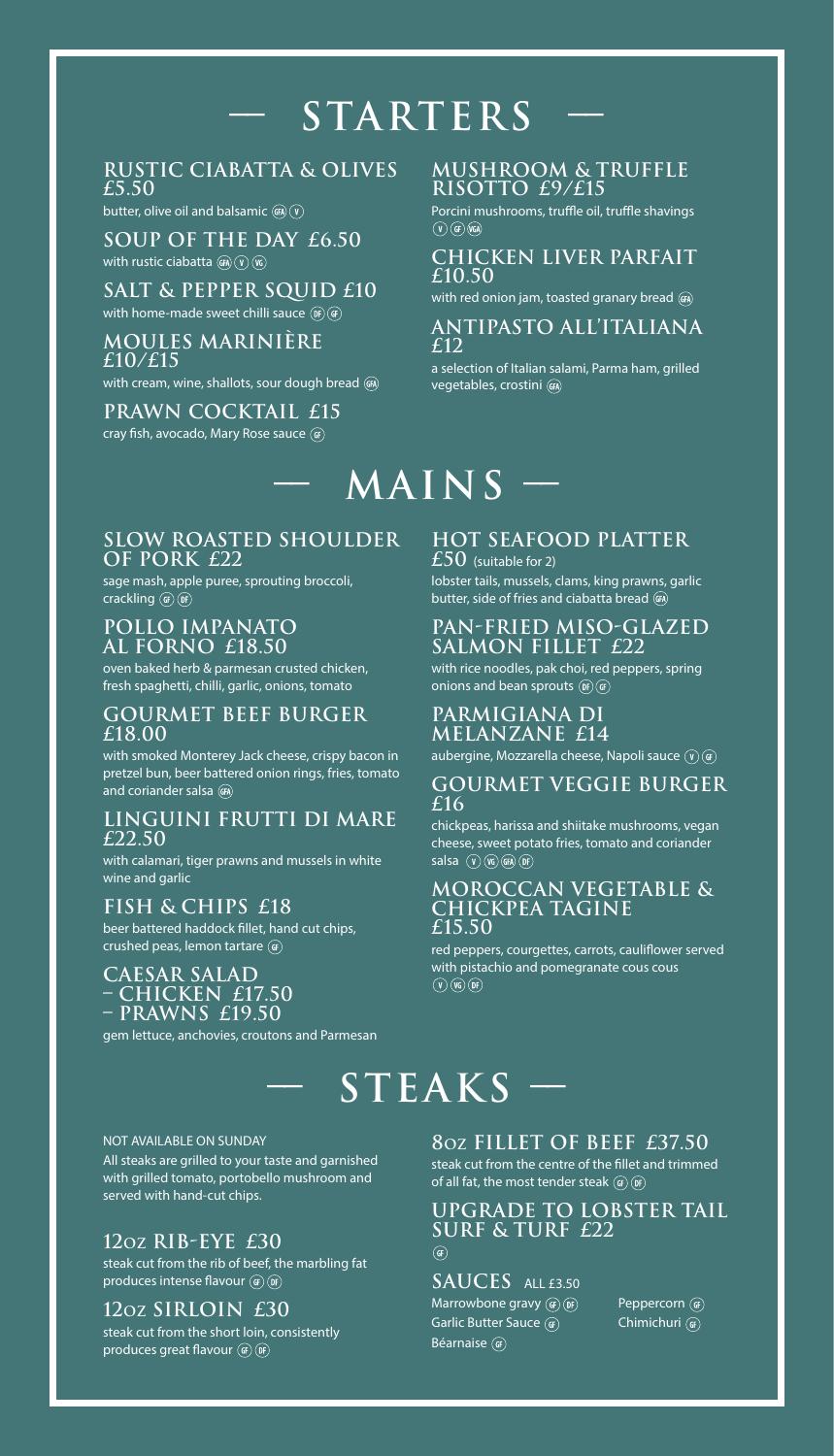# **–– SIDES ––**

All sides £4.50

**Mixed leaf salad** 

WILTED SPINACH  $\mathcal{O}$ ®

**Garlic & herb button mushrooms** 

**Sprouting broccoli & roasted almonds**  **Hand-cut chips** 

**Fries** 

**SWEET POTATO FRIES OG** 60

**Mac & cheese** 

**MINT BUTTERED NEW POTATOES**  $\widehat{\odot}$   $\widehat{\odot}$ 

# **–– DESSERTS ––**

**golden syrup sponge PUDDING £8** with custard  $(F)$   $(V)$   $(K)$ Dairy free custard available upon request

**double chocolate brownie & honeycomb £8**

served with vanilla ice-cream  $\mathcal{F}$ 

**NEW YORK STYLE vanilla CHEESECAKE £8** with raspberry coulis (F)

**Seasonal Fruit Crumble £8**

with custard  $\circledv$ 

**Selection of Fresh Fruits £8**

honey and lemon dressing, coconut and vanilla ice  $c$ ream  $\left(\sqrt[n]{\text{G}}\right)$   $\left(\sqrt[n]{\text{G}}\right)$   $\left(\sqrt[n]{\text{D}}\right)$ 

**Lemon Tart £8** with lemon confit, mint merinques  $\widehat{v}$ 

**ice-cream £7** vanilla, strawberry, mint chocolate, Swiss chocolate, toffee, rum & raisin  $\mathcal{F}(\mathcal{V})$ dairy free ice-cream – chocolate, vanilla, strawberry  $\overline{(V)}$  (GF) (VG) (DF)

**sorbet £7** mango, raspberry, lemon  $\mathcal{D}(\mathbb{F})$  (if)

# **selection of fine english cheeses £15**

Somerset Brie, Cornish Yarg, Mature Cheddar,, Rosary goat's cheese and Oxford Blue with fig & apple chutney, celery, grapes, walnuts and Miller's Damsels biscuits

# **–– seasonal specials ––**

Please view our Seasonal Menu or speak to a member of the team

(GF) Gluten Free (GFA) Gluten Free Alternative available  $\overline{v}(V)$ Vegetarian  $\overline{w}(V)$ Vegan  $\overline{v}(V)$ Dairy Free  $\overline{w}(V)$  Dairy Free Alternative

We cannot guarantee that deep fried options are totally gluten free. A 12.5% discretionary service charge will be added to your final bill. If you have a food allergy, intolerance or sensitivity, please speak to your server about the ingredients in our dishes before you order.